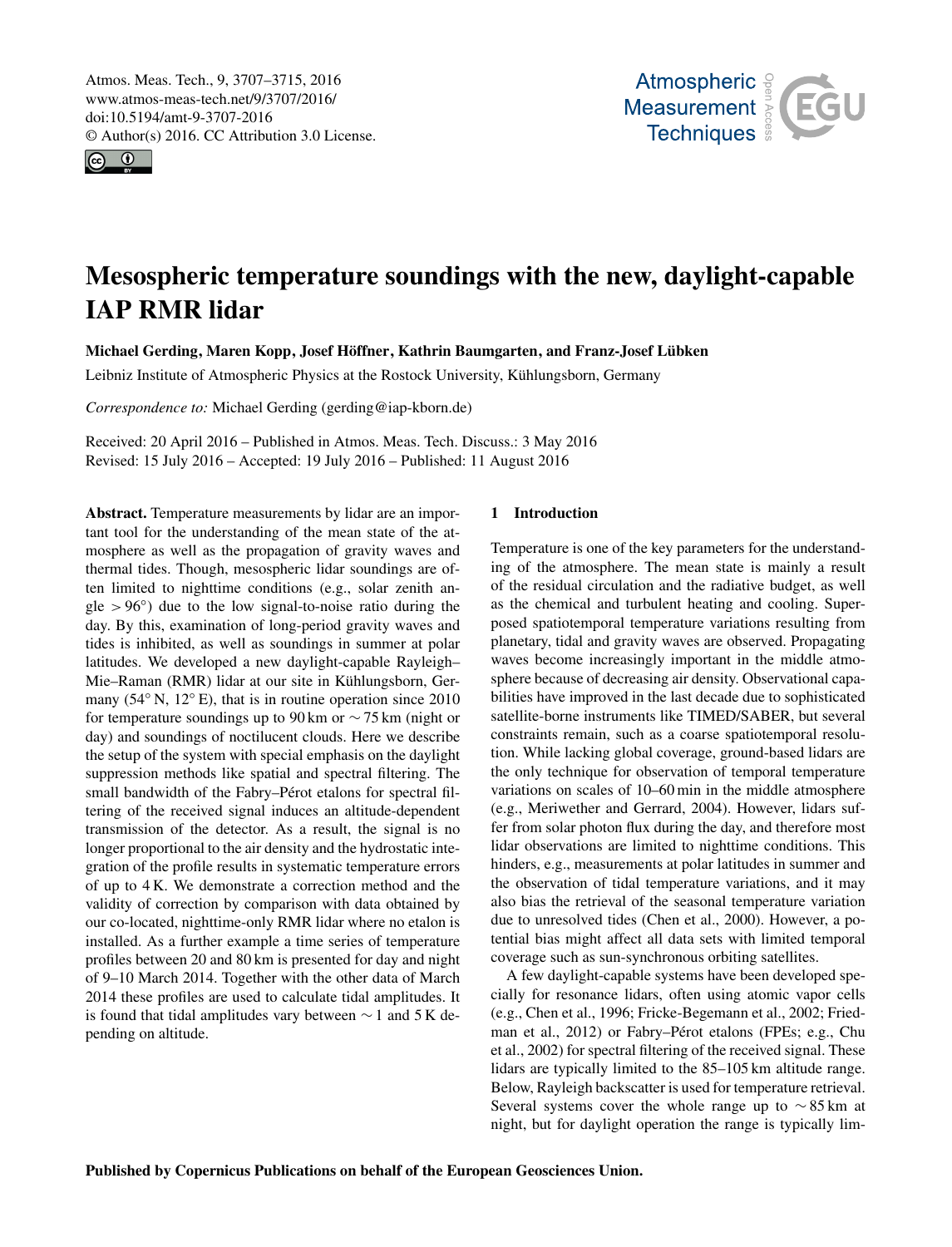ited to ∼ 60 km (e.g., [von Zahn et al.,](#page-8-1) [2000;](#page-8-1) [Klekociuk et al.,](#page-8-2) [2003;](#page-8-2) [Blum and Fricke,](#page-7-5) [2005\)](#page-7-5) if available at all. While all these daylight-capable lidars are installed at polar latitudes, there is a general lack of temperature data during day from mid-latitudes, especially for the mesospheric altitudes above 60 km.

We developed a daylight-capable Rayleigh–Mie–Raman (RMR) lidar at Leibniz-Institute of Atmospheric Physics (IAP) in Kühlungsborn, Germany (54◦ N, 12◦ E), in 2009/2010. The new system has already proven to observe noctilucent clouds (NLCs; also known as polar mesospheric clouds) during day and night [\(Gerding et al.,](#page-8-3) [2013b\)](#page-8-3) as well as tidal temperature variations [\(Kopp et al.,](#page-8-4) [2015\)](#page-8-4). Soundings have been performed at solar elevations of up to 59◦ , i.e., the maximum elevation during summer. The new lidar is co-located with a nighttime-only RMR lidar that has been in operation since 1997, e.g., for observation of temperatures [\(Alpers et al.,](#page-7-6) [2004;](#page-7-6) [Gerding et al.,](#page-7-7) [2008;](#page-7-7) [Rauthe et al.,](#page-8-5) [2008\)](#page-8-5) and NLCs [\(Alpers et al.,](#page-7-8) [2000;](#page-7-8) [Gerding et al.,](#page-8-6) [2013a\)](#page-8-6).

Here we describe the instrumental setup of the new RMR lidar at Kühlungsborn (Sect. 2). We focus on the special requirements for daytime operation. Narrowband spectral filtering entails a somewhat different temperature retrieval, as the backscatter signal is no longer proportional to the air density (see Sect. 3). We describe the temperature retrieval for the new lidar and compare the results exemplarily with data simultaneously obtained with the old RMR lidar. In Sect. 4 we present an example for temperature lidar soundings covering day and night. We also show tidal temperature variations for this period, affirming the results of [Kopp et al.](#page-8-4) [\(2015\)](#page-8-4). In some examples the data of the RMR lidar are complemented by observations with the co-located potassium resonance lidar [\(von Zahn and Höffner,](#page-8-7) [1996\)](#page-8-7). The potassium lidar allows daytime soundings since year 2000 (e.g., [Fricke-Begemann and Höffner,](#page-7-9) [2005\)](#page-7-9).

#### 2 Instrumental setup of the new IAP RMR lidar

We installed a new RMR lidar at Kühlungsborn in 2009/2010 and started regular operation in summer 2010. The design requirements for the RMR lidar are as follows:

- reduction of background count rate by more than 4 orders of magnitude with a combination of spatial filtering (narrow field of view) and spectral filtering (narrowband detector);
- co-axial transmitter and receiver for complete overlap in the stratosphere and mesosphere;
- high dynamic range of the detector system for signal coverage between  $\sim$  20 and 90 km;
- detection of elastic (532 nm) and inelastic (N<sub>2</sub>-Raman shifted, 608 nm) backscatter for future aerosol correction in the lower stratosphere;

<span id="page-1-0"></span>

Figure 1. Setup of the transmitter of the new RMR lidar. Only the most important fiber cables of the seed laser are shown; additional fibers are available, e.g., for adjustment of the detector. SM1 is Piezo-mounted for fast beam stabilization, and SM2 is motorized for coarse adjustment of the beam axis.

- widely automated system (e.g., active beam stabilization), allowing regular observations even with briefly trained staff;
- operation at broken clouds.

The new lidar is optimized for soundings of middle atmospheric temperatures and NLCs during both day and night. Details of the instrumental setup are shown in Figs. [1](#page-1-0) and [2.](#page-2-0)

The flashlamp-pumped power laser Newport Spectra Physics Quanta-Ray PRO 290-30 is seeded by the continuous wave laser Innolight Prometheus 50NE (Fig. [1\)](#page-1-0). The external seed laser allows a better wavelength control and wavelength monitoring compared to an internal seed laser. For this, it is locked to an iodine line by means of absorption spectroscopy using the frequency-doubled output of the seed laser. Until June 2015 the iodine line 1111 ( $\lambda_{\text{vac}} = 532.241 \text{ nm}$ ) was used. Since then we use line 1109 at  $\lambda_{\text{vac}} = 532.255$  nm, corresponding to a seeding wavelength  $\lambda_{\text{seed,vac}} = 1064.51 \text{ nm}$ or  $\lambda_{\text{seed,air}} = 1064.22 \text{ nm}$  for vacuum and air respectively. The new seeding wavelength results in the advantage of a second harmonic "in air" ( $\lambda_{\text{air}} = 532.11$  nm) being identical with a Fraunhofer line in the solar spectrum, i.e., a  $\sim$  25 % reduced solar background. The emission wavelength of the seed laser is monitored by a High Finesse WSU wavelength meter, while the fine control of the emission wavelength is done by means of the above mentioned iodine absorption spectroscopy. Additional fiber ports of the seeding system are used for adjustment of the optical bench, for seeder power monitoring, etc. Due to the low signal-to-noise ratio (SNR) we actually only use the second harmonic at 532 nm and not the fundamental laser output at 1064 nm. The frequencydoubled output of the power laser is guided through a  $10\times$ beam widening telescope (BWT) for reduction of the beam divergence from  $< 0.5$  to 0.05 mrad. Two steering mirrors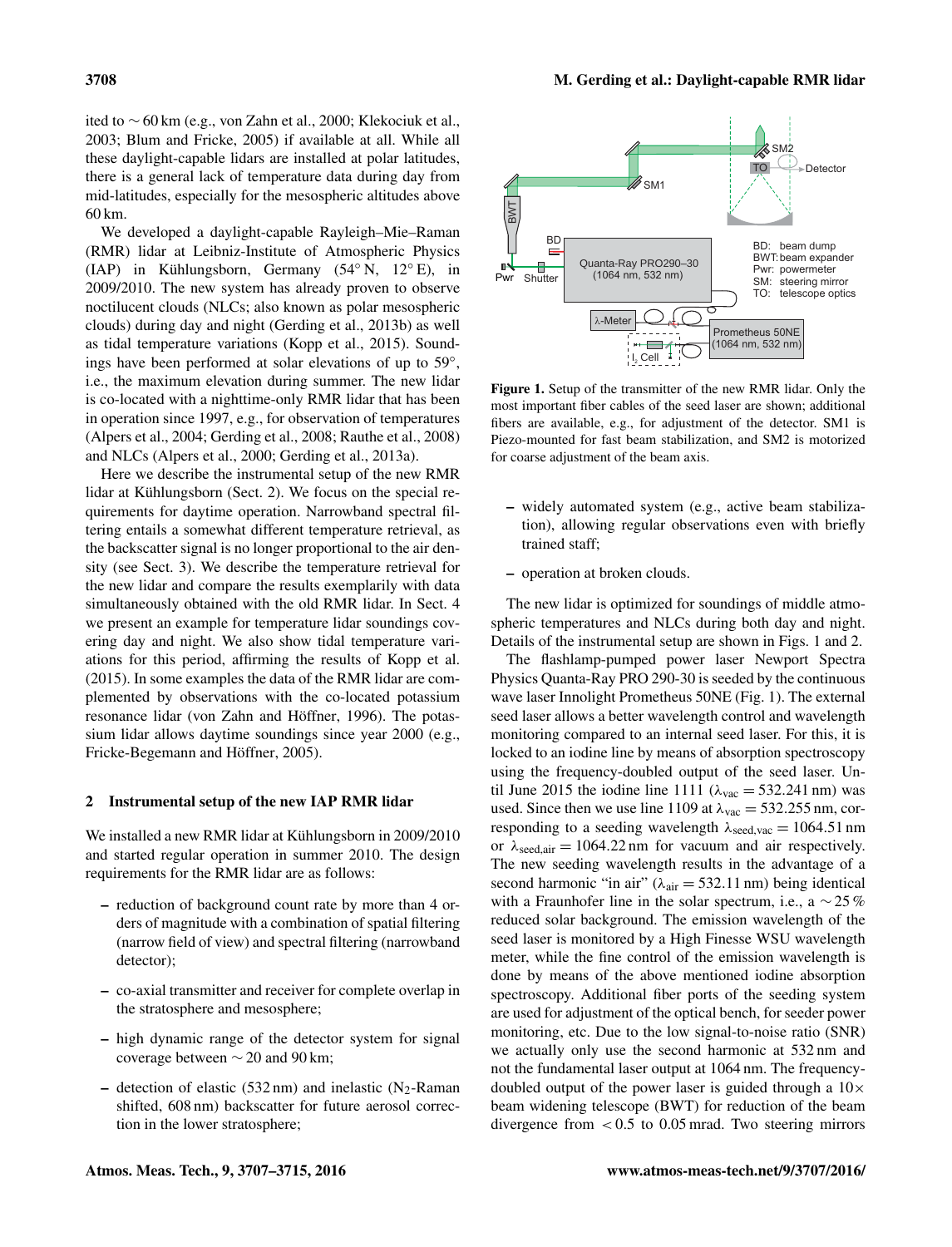<span id="page-2-0"></span>

Figure 2. Setup of the receiver of the new RMR lidar. Photons collected by the telescope are guided to the receiver by a multi-mode fiber shown at the right side of the figure.

and one fixed mirror are used to guide the light into the atmosphere, co-axially with the receiving telescope. The first of these steering mirrors is Piezo-mounted and used for beam stabilization [\(Eixmann et al.,](#page-7-10) [2015\)](#page-7-10). By computer-controlled beam stabilization the beam axis is fixed to the optical axis of the telescope on a single pulse basis to overcome the effects of, e.g., atmospheric turbulence on the geometrical overlap of beam and telescope. The remaining jitter is  $\sim$ 3–5 µrad. The second steering mirror is used for coarse adjustment of the beam axis, e.g., if the range of the Piezo mirror is too small due to slow but large thermal drifts. The coarse steering needs to be done only a few times per 24 h.

The backscattered light is collected by a 32 in. ( $\sim$  81 cm) parabolic  $f/4$  mirror (cf. Table [1\)](#page-2-1). The telescope mount is made from carbon-fiber reinforced plastic, ensuring minimal thermal expansion. As described by [Eixmann et al.](#page-7-10) [\(2015\)](#page-7-10), 90 % of the received photons are guided to a fiber cable for lidar detection and 10 % are used for beam stabilization. The fiber cable has a core diameter of only 0.2 mm, resulting in a field of view (FOV) of only 62 µrad. The small FOV has two major advantages: (i) the number of photons received from scattered sunlight is much smaller compared to larger FOVs, e.g., a factor of ∼ 100 smaller compared to our nighttimeonly RMR lidar; (ii) the low core diameter of the fiber with numerical aperture  $NA = 0.11$  enables to build up a highly efficient detector with small divergence at small (∼ 22 mm) beamwidth, see below. The narrow FOV requires an active beam stabilization because otherwise thermal drifts and atmospheric turbulence would tilt the laser beam out of the FOV within a few seconds. The optical setup of the receiver system is shown in Fig. [2.](#page-2-0) A chopper is used to prevent the detectors from the large number of photons scattered in the lower atmosphere. First,  $N_2$ -Raman shifted photons at 608 nm are guided to an avalanche photodiode (APD). This detector is only operational during the night due to insufficient SNR during the day. A narrowband interference filter (IF; FWHM  $= 130 \text{ pm}$ ) at 532 nm blocks a large part of the received sunlight. The whole setup up to the IF is shielded by hardboard to prevent multi-scatter and light leakage that may allow undesired photons hitting the detectors. Three different detectors are used for the elastic backscatter signal at

<span id="page-2-1"></span>Table 1. Technical parameters of the IAP RMR lidar.

| Instrument parameter                  | Value     |
|---------------------------------------|-----------|
| Wavelength (air) until June 2015, nm  | 532.096   |
| Wavelength (vac.) until June 2015, nm | 532.241   |
| Wavelength (air) since June 2015, nm  | 532.110   |
| Wavelength (vac.) since June 2015, nm | 532.255   |
| Repetition rate, pps                  | 30        |
| Laser power @ 532 nm, W               | $\sim$ 20 |
| Beam diameter after expansion, mm     | 90        |
| Beam divergence after expansion, urad | 50        |
| Telescope diameter, m                 | 0.81      |
| Telescope focal length, m             | 3.25      |
| Telescope field of view, urad         | 62.       |
| Interference filter width (FWHM), pm  | 130       |
| Etalon 1 free spectral range, pm      | 120       |
| Etalon 1 observed finesse             | 27        |
| Etalon 2 free spectral range, pm      | 140       |
| Etalon 2 observed finesse*            | 20        |

<sup>∗</sup> As used in detector; larger finesse for ideal illumination.

532 nm. The combination of these allows us to monitor the transmission of the etalons. Additionally, the lower sensitivity of detector 532/1 in combination with the 5 % beam splitter allows us to measure in the lower stratosphere where the detector 532/3 would be saturated.

Further reduction of the solar scatter is achieved by a double FPE, with technical details described in Table [1.](#page-2-1) In order to keep the setup simple and reliable, we use fixed-spacer etalons in a pressurized housing instead of Piezo-controlled etalons. The transmission of the particular etalons is  $\sim$  92 % (with optimally collimated light). Tuning of the etalons is done by changing the pressure inside the stainless steel housing, using either backscattered light from the atmosphere or light of the seed laser. Depending on leakage rate this is done every 2–6 weeks. The maximal mismatch of laser line and etalon center wavelength by this method can be estimated with ∼ 0.2 pm. Photon counts are recorded by transient recorders (manufactured by Licel, Germany) and accumulated over 1000 laser pulses (∼ 30 s). In an optional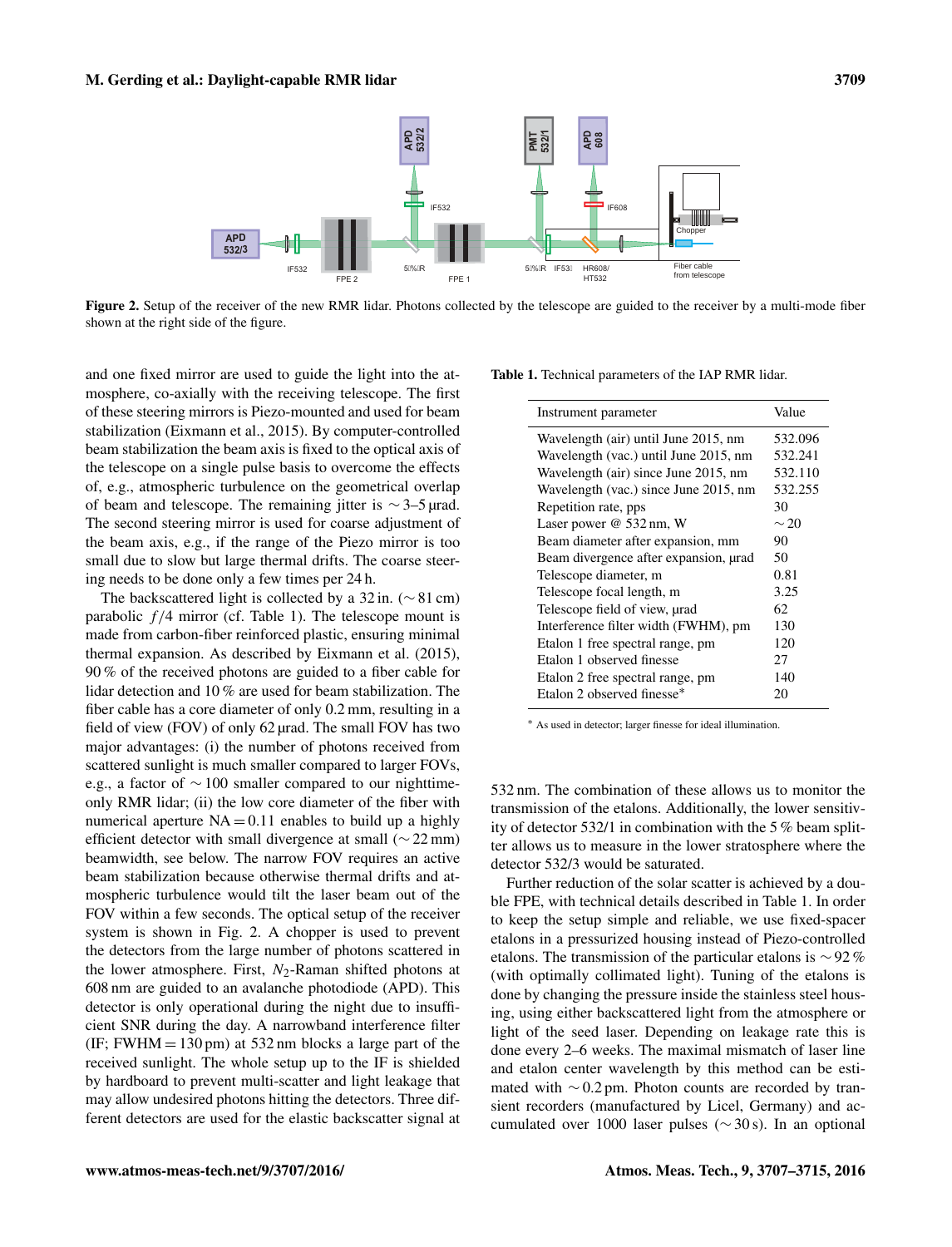<span id="page-3-0"></span>

Figure 3. Temporal variation of the background count rate for the new RMR lidar under summer conditions (red). The nighttime lidar was additionally operated during darkness (black line), and the background is extrapolated for daylight conditions (black dashed line). Solar elevation is shown for comparison (blue line).

"cloud mode" the data are pre-integrated over 50 laser pulses and only used for final integration if the SNR is sufficiently large. By this we can also operate during the gaps between fast traveling clouds that would otherwise be too short to be usable. Note that the strongly increased background even from only a few seconds of "cloudy" data would contaminate the whole integrated profile. The vertical resolution of the profiles is 15 m. The signals are recorded up to 245 km altitude, with the range gates above ∼ 117 km being used for background calculation.

Overall, the background count rate from solar backscatter is reduced by more than 4 orders of magnitude compared to our nighttime RMR lidar. Figure [3](#page-3-0) shows the diurnal change of the background count rates for the new, daylight-capable RMR lidar. The background count rate of the nighttime lidar is extrapolated from twilight conditions and the data of the new lidar, taking the different efforts of spectral and spatial filtering into account. The solar elevation is shown for comparison. The background count rate of the new lidar starts rising shortly before sunrise. It increases by ∼ 2 orders of magnitude within about 1 h until the sun is a few degree above the horizon. Later, the background increases slower until its maximum near solar culmination. For comparison, the background count rate of our old RMR lidar, representing a standard RMR lidar, increases already 1 h earlier at solar elevation of  $\sim -8^{\circ}$ . Typically, this lidar is switched of near 10 kHz background count rate due to insufficient SNR. During nighttime, background count rate is still higher than with the new lidar due to higher dark count rate of the detector. Examples of raw data profiles are shown in Fig. [4](#page-3-1) for 1 h integration time. A period near highest solar elevation (10:00– 11:00 UT) is compared with nighttime conditions (22:00– 23:00 UT). Data in the most sensitive channel 532/3 reach the noise level in  $\sim$  85 km during day and  $\sim$  100 km during the night. Compared to that, the signal of channel 532/2 is

<span id="page-3-1"></span>

Figure 4. Raw data profiles before (dotted line) and after (solid line) background subtraction, averaged for 1 h of between 10:00 and 11:00 UT (left) and 22:00–23:00 UT (right) on 14 August 2012.

about 1 order of magnitude weaker. The difference between 532/2 and 532/1 is mainly due to the different detectors (cf. Fig. [2\)](#page-2-0). During the night the vibrational-Raman backscatter at 608 nm is recorded, additionally. The signal strength is nearly 1/1000 of the Rayleigh signal due to the weaker backscatter cross section for Raman backscatter.

As demonstrated in the next sections, effective background suppression with our new RMR lidar allows us to observe mesospheric temperatures up to ∼ 75 km during the day (∼ 90 km during the night). Actually, temperature calculations are limited to altitudes above 30 km. In the near future, the 608 nm channel will be used for aerosol correction below ∼ 30 km (cf. [Gerding et al.,](#page-7-7) [2008\)](#page-7-7). Furthermore, the rotational Raman channel of the old, nighttime RMR lidar, being equipped with a separate 50 cm telescope, will be used with the new lidar during the night. The new RMR lidar is operated semiautomatically and can be controlled by briefly trained staff. Depending on weather conditions more than 1000 h of data are obtained per year.

#### 3 Temperature retrieval with transmission correction

Temperatures are calculated using the well-known Rayleigh integration method as described by [Hauchecorne et al.](#page-8-8) [\(1991\)](#page-8-8). This method relies on the fact that the observed backscatter profile is proportional to the air density profile. Unfortunately, for our new RMR lidar, because of the narrowband daylight filter, this is only true after the correction described below. The bandwidth (FWHM) of the first etalon is ∼ 4.4 pm, as calculated from finesse and free spectral range given in Table [1.](#page-2-1) This is in the range of the Doppler broadening of the backscattered radiation (∼ 2.5 pm, depending on temperature). Due to the Airy function-shaped transmission function, part of the backscattered photons are already blocked. Figure [5](#page-4-0) (left) shows the spectral shapes of the transmission function of the first etalon and the Doppler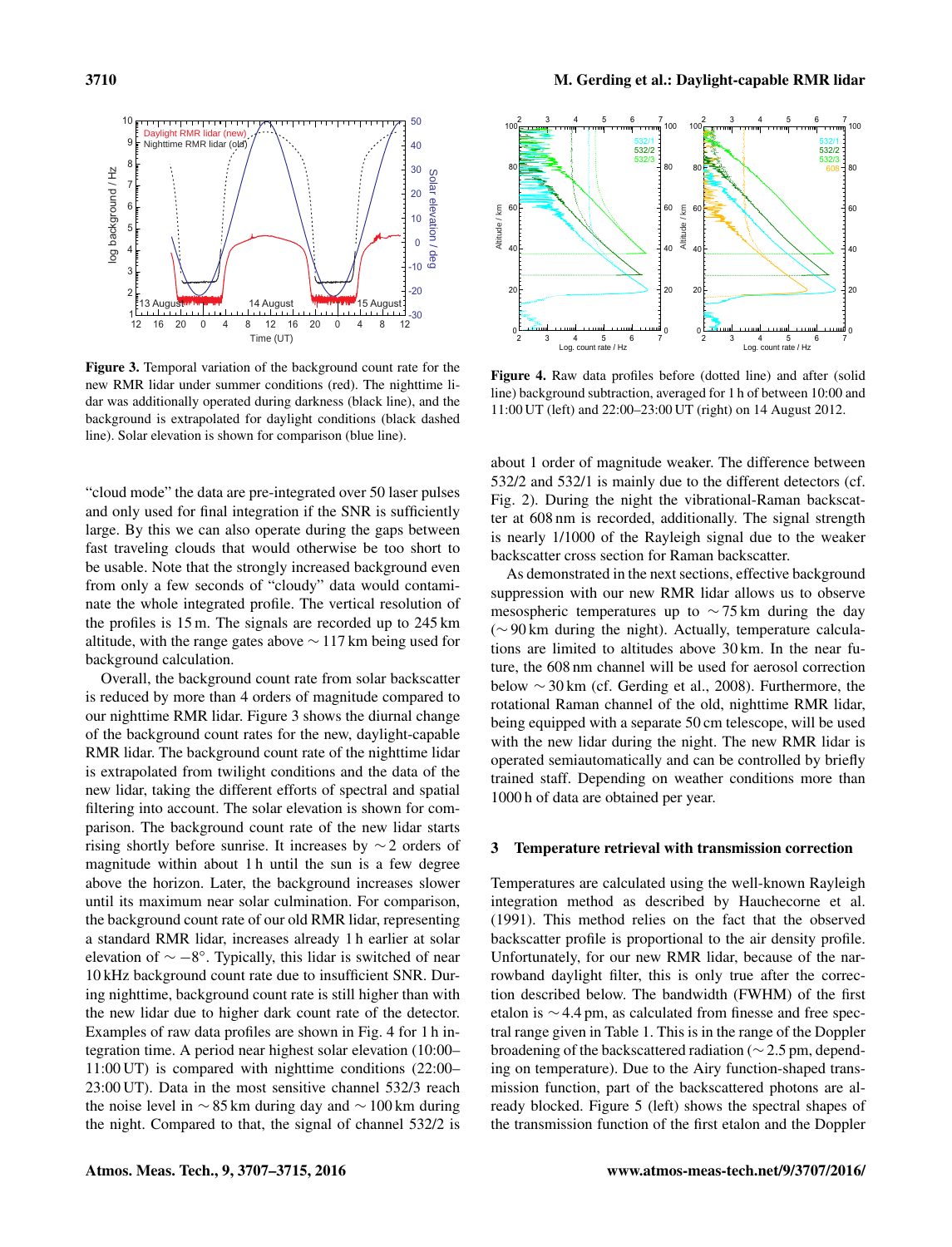<span id="page-4-0"></span>

Figure 5. Left: Lorentz spectrum of the pulse laser (green), Airy transmission function of etalon 1 (light green, maximum set to 100 %) and Voigt shaped, Doppler broadened Rayleigh backscatter spectrum (for 300 K) before the etalons (blue), behind the first (light blue) and second etalon (red). A Gaussian spectrum for 300 K is shown for comparison (orange). Right: transmission of the first (blue) and both etalons (red) depending on atmospheric temperature, i.e., Doppler broadening. Numbers given with respect to an etalon with 100 % transmission.

broadened backscatter before and after the first etalon and after the second etalon on a logarithmic scale. The bandwidth of the pulse laser has to be taken into account. While we do not have a possibility for direct measurement of the pulse width, we can estimate a Lorentz shaped spectrum with  $\sim$  45 fm FWHM from the laser pulse length of  $\sim$  10 ns (Heisenberg limit). In fact, we have also calculated the effect of larger bandwidths and found that the additional correction for, e.g., 85 fm FWHM is much below 0.1 K. The convolution of the Lorentz shaped laser spectrum with the Gaussian function resulting from the Doppler effect is a Voigt function. In Fig. [5](#page-4-0) we show the Doppler broadened backscatter spectrum for 300 K temperature and compare with the pure Gaussian that can be expected if the laser bandwidth can be neglected. Additionally we show the spectra after the light passes the first and the second etalon. Obviously, the shape of the transmitted spectrum has changed and hence the number of transmitted photons is reduced compared to the incident light. Please note that the effect of the etalon on the transmitted light is largest at high temperatures like in Fig. [5.](#page-4-0) The effect of the laser bandwidth on the Voigt function is larger at low temperatures, when the Doppler effect gets smaller; i.e., the relative effect of the Lorentz function gets larger.

For an isothermal atmosphere the transmission of the etalons would be constant and the observed backscatter profile would still be proportional to the air density. For a real, non-isothermal atmosphere the proportionality between signal and air density is no longer valid. The transmission of the double etalon depends on the atmospheric temperature at the altitude of scattering: for atmospheric temperatures of 160 and 300 K the transmission compared to the transmission of unbroadened backscatter is reduced to 86 and 79 %, respectively (Fig. [5,](#page-4-0) right), and the backscatter profile will be distorted.

In order to calculate temperatures by the Rayleigh integration method the backscatter profile needs to be corrected for the changing etalon transmission. This is done in our retrieval by an iterative method. First, an approximate temper-

<span id="page-4-1"></span>

Figure 6. Nightly mean temperature profiles for 14/15 August 2012. Left: data from the potassium lidar  $(T<sub>K</sub>, red)$  are used for initialization of the hydrostatic temperature retrieval of the RMR lidars. Data of the old, nighttime RMR lidar  $T_{old}$  are shown in light blue; that of the new RMR lidar are in black ( $T_{\text{new,uc}}$ ) and green ( $T_{\text{new, c}}$ ). Data from CIRA-86 (blue) and ECMWF (orange) are shown for comparison. Right: differences between data of the old and new RMR lidar, before (black) and after (green) correction. The statistical uncertainty for the new RMR lidar is similar to the numbers for the old lidar and shown as dashed line.

ature is calculated ignoring the changing transmission and assuming the backscatter profile to be proportional to density. This approximated temperature profile is then used to calculate a corrected backscatter profile, dividing the count rate at each altitude bin by the transmission of the etalons for the temperature-broadened signal at this particular altitude. If done repetitively, for typical conditions the correction in the second iteration is already much smaller than the statistical uncertainty (not shown). Therefore we use only one iteration. Figure [6](#page-4-1) shows an example for a temperature profile before and after the transmission correction ( $T_{\text{new,uc}}$ ) and  $T_{\text{new},c}$  respectively). Data are obtained during darkness,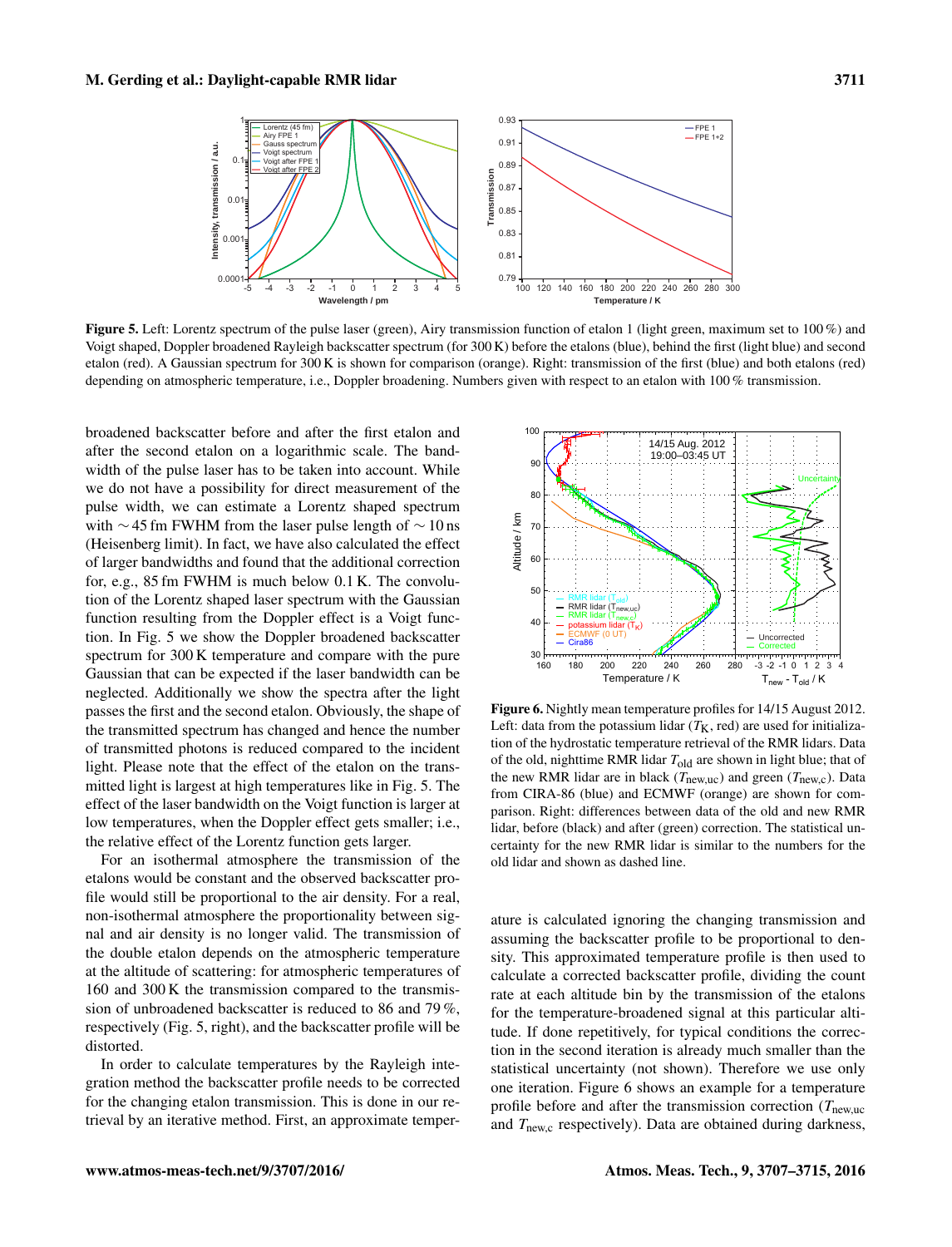allowing comparison with the simultaneous, co-located profile measured by the nighttime RMR lidar  $(T_{old})$ . The hydrostatic integration is initialized at 85 km by the temperature observed simultaneously by our co-located potassium lidar  $(T<sub>K</sub>)$ . During top-down hydrostatic integration in the mesosphere, the uncorrected temperature data  $T_{\text{new,uc}}$  of the new RMR lidar increase generally slightly stronger than  $T_{old}$ . Just above the stratopause differences get smaller again. ECMWF data cannot be used for comparison at the model's sponge layer above 65 km, where the differences to both lidar data sets ( $T_{old}$ ,  $T_{new,uc}$ ) are up to 20 K. However, below that altitude the data confirm the observation of the old RMR lidar, indicating that  $T_{\text{new,uc}}$  is wrong. Also the corrected temperature profile  $T_{\text{new},c}$  is shown in Fig. [6.](#page-4-1) Within the statistical uncertainty it closely agrees with  $T_{old}$ . The lower Rayleigh channels of both RMR lidars are used below ∼ 48 km. They also agree within the statistical uncertainty. A correction may not be applied to the data of the new RMR lidar as the receiver before the first etalon is used.

Differences between temperature profiles of the old and new RMR lidar are plotted on the right side of Fig. [6.](#page-4-1) Near 80 km the uncorrected new profile shows slightly lower values ( $T_{\text{new,uc}} - T_{\text{old}} < 0$ ). However, this difference is still within the combined statistical uncertainty. Below, the effect of temperature-dependent etalon transmission starts to dominate. Subsequently,  $T_{\text{new,uc}}$  is warm biased by  $\sim$  3 K above the stratopause. This bias is not visible with the corrected new profile ( $T_{\text{new},c} - T_{\text{old}}$ ). Here, an additional difference occurs around 67 km. Like the discrepancy below 80 km this may due to different (signal-dependent) smoothing windows used for both lidars (cf. [Alpers et al.,](#page-7-6) [2004;](#page-7-6) [Gerding et al.,](#page-7-7) [2008\)](#page-7-7). Furthermore, the statistical uncertainty  $(1\sigma)$  of the photon count profiles should be taken into account, resulting in a temperature uncertainty of ∼ 2.5 K for both RMR lidars at 80 km altitude. The difference between both curves directly shows the amount of temperature correction. The correction is ∼ 0.5 K at 83 km and increases with decreasing altitude. Between 55 and 60 km it reaches a maximum of  $\sim$  3.5 K. Below that altitude decreases strongly and is only 0.5 K in the lowest altitude bin of this detection channel. There is an uncertainty in the temperature correction due to possible mismatches of laser line and the center of the etalon transmission function. For typical (maximal) deviations of 0.2 pm this would result in an overcompensation (i.e., underestimation of true temperature) by  $\sim$  0.4 K. Please note that this potential error has a different sign than the effect of spectral broadening of the laser pulse.

# 4 Initial observations during day and night

The daytime-capable RMR lidar at Kühlungsborn is operated continuously since March 2011 with some additional observations in June/July 2010. Temperature soundings are performed whenever weather conditions allow for at least 3 h of

<span id="page-5-0"></span>

Figure 7. Temperature profile from the new RMR lidar (green, with error bars) during daylight for 9 March 2014 (11:00–13:00 UT). ECMWF data for 12:00 UT (red), a temporally coincident SABER profile (orange; 11:43 UT, 53.5◦ N, 25.5◦ E) as well as CIRA-86 data (blue) are shown for comparison.

operation, independent of daylight conditions. Until March 2016 we collected about 6200 h of data. A detailed study of the temperature data set is outside the scope of this paper. [Kopp et al.](#page-8-4) [\(2015\)](#page-8-4) published a study about the tidal temperature variation at our site (using only the upper 532 nm channel and temperature variations), while [Gerding et al.](#page-8-3) [\(2013b\)](#page-8-3) focussed on the diurnal variation of NLCs. Here we present some temperature data of March 2014 as well as the tidal amplitudes of this month to demonstrate the capabilities of the new RMR lidar at Kühlungsborn.

Figure [7](#page-5-0) shows the temperature profile observed on 9 March 2014 at 12:00–14:00 UT. Solar elevation was up to 28◦ . The temperature retrieval was initialized for the higher 532 nm channel at 80 km by the CIRA-86 climatology [\(Fleming et al.,](#page-7-11) [1990\)](#page-7-11). The data of the high Rayleigh channel are taken at 44 km altitude to start the integration for the low 532 nm channel. The signal from below 22 km altitude is blocked by the chopper, and no measurements are available here. The lowermost data show a temperature minimum at 23 km with temperatures as low as 200 K. A stratopause is hard to identify in this individual profile, because temperatures vary strongly with altitude between 40 and 70 km. The vertical temperature gradient is down to  $-6$  K km<sup>-1</sup> in the lower mesosphere. Above 70 km, temperatures decrease smoothly, but the increasing uncertainty of up to 10 K should be taken into account. Of course, the large temperature variability can be questioned, as it may be an artifact due to issues of, e.g., geometric overlap, detector saturation or additional aerosol scattering. For a co-axial system like the system described here, complete geometric overlap is limited to the range where the telescope is optimally focussed. The near field of our telescope extends up to the lower stratosphere, but we do not have any indications for de-focussing above  $\sim$  20 km. Geometric overlap may decrease with altitude if the laser is not properly adjusted to the optical axis of the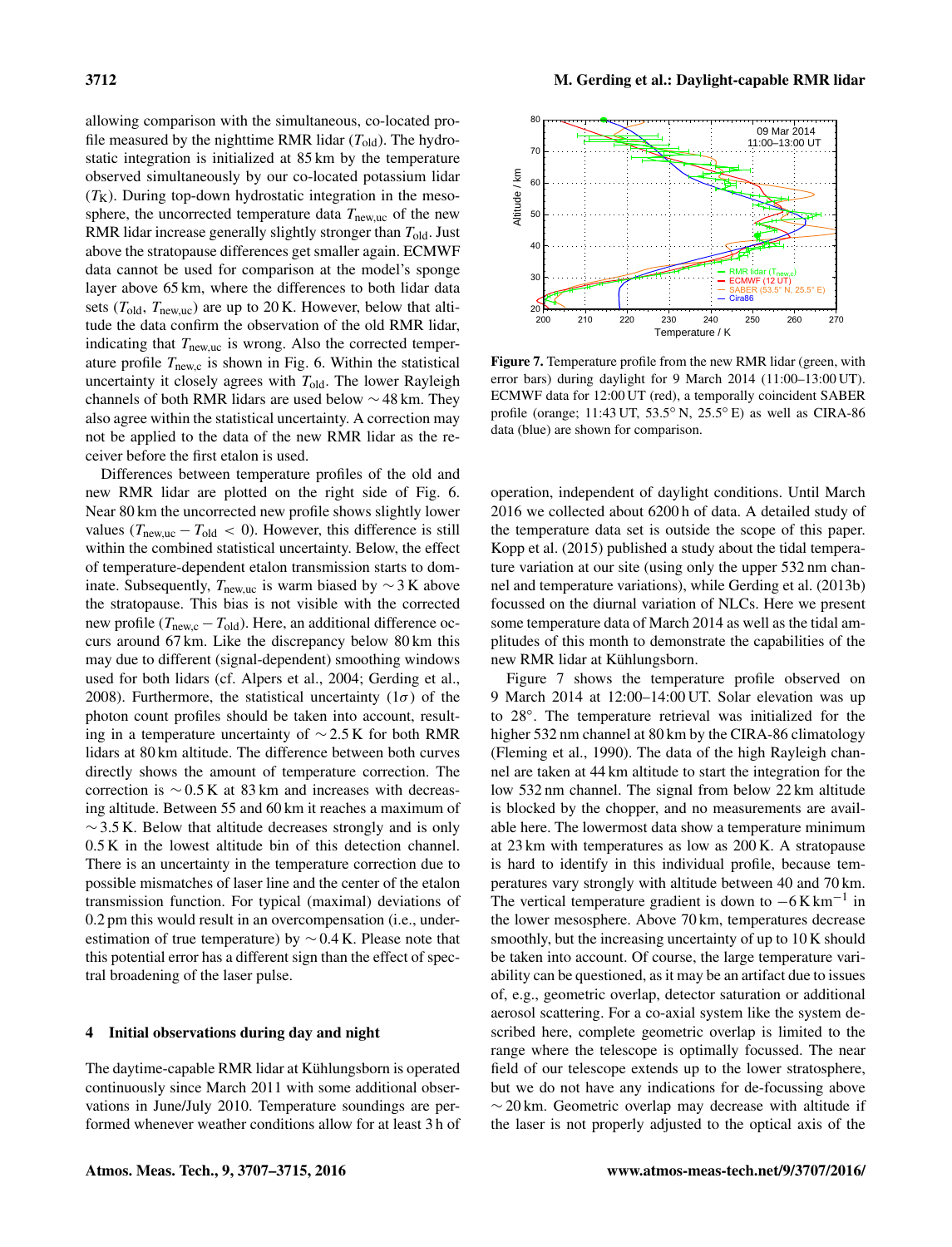<span id="page-6-0"></span>

Figure 8. Time series of temperature data for 9–10 March 2014. Only deviations from the mean profile are shown. The black dotted line denotes the transition from the higher to the lower Rayleigh channel. Temperatures are calculated every 15 min with 2 h integration.

telescope, but this would result in a cold bias across a wide altitude range and not in oscillations of temperature. Effects of detector saturation should be strongest at altitudes of highest signal, i.e., at 40–45 km, but not in the middle mesosphere where the signal is moderate. Aerosol layers yield to seemingly strongly varying temperatures if ignored in Rayleigh temperature retrieval. However, optically visible aerosol layers have not been reported above 50 km so far. We have also plotted the ECMWF temperature profile for 12:00 UT. It demonstrates large variability similar to the lidar data, even if the model resolution is not high enough to reproduce our observations in full detail. A SABER temperature profile is available for 11:43 UT and 53.5◦ N, 25.5◦ E. The data nicely resemble the general temperature structure observed by our lidar. The differences in phase and absolute temperatures are expected because of the large latitudinal separation.

During 9–10 March 2014 soundings continued for about 40 h. Figure [8](#page-6-0) shows a subsection of 24 h. Only the deviations of the individual profiles from the 24 h mean are plotted to highlight the temperature variations. Downward propagating structures of different periods and vertical wavelengths are visible and are presumably due to superposing gravity and tidal waves. Temperature variations depend on altitude and are up to  $\pm 15$  K. As in Fig. [7](#page-5-0) the retrieval for all profiles is initialized at 80 km by CIRA-86 data. Because the climatological temperature might deviate from the true temperature, we assume an uncertainty for the seed temperature of 10 K, adding to the uncertainty of photon statistics. We limit our retrieval to 10 K overall uncertainty, resulting in a uppermost altitude of 78 km during night and 75 km during day. If different start altitudes for day and night are acceptable, temperature soundings can be extended during the night up to at least 85–90 km by choosing higher start altitudes.

<span id="page-6-1"></span>

Figure 9. Amplitude profile for diurnal (blue), semidiurnal (red) and terdiurnal (green) tidal components from a composite of all March 2014 data.

A single 24 h time series does not allow distinguishing between gravity waves and tides and, e.g., estimating tidal amplitudes. As reported by [Kopp et al.](#page-8-4) [\(2015\)](#page-8-4), about 100 h of data are necessary to get reliable fits of the diurnal tide and higher harmonics from temperature composites. Overall, in March 2014 we have 125 h of temperature data available (with  $\geq 6$  h day<sup>-1</sup>). In this month tidal amplitudes strongly vary with altitude (Fig. [9\)](#page-6-1). The diurnal tide maximizes at  $\sim$  43 km (amplitude  $\sim$  5 K), gets small close to  $50 \text{ km }$  (<  $0.5 \text{ K}$ ) and then generally increases with altitude in the mesosphere. A secondary maximum is found around 28 km. The semidiurnal tide in March 2014 is alternately increasing and decreasing, suggesting several filtering layers in the course of the month for the particular tidal mode. Additionally it cannot be ruled out that some signatures of a strong gravity wave with about 12 h period are still visible even in the composite of 125 h of data. Amplitudes are between 0.5 and 3 K. The altitudinal structure of the terdiurnal tide is similar but with a maximum at  $\sim$  67 km. In general, at altitudes above 50 km the higher harmonics often dominate against the diurnal tide or are at least similar. However, the maximum of the diurnal tide near 45 km confirms our previous observations. Below the stratopause the amplitudes in March are often around 5 K and, by this, much larger than during the rest of the year. Above 50 km we observe some variation in the March tidal amplitudes. Compared to the data published by [Kopp et al.](#page-8-4) [\(2015\)](#page-8-4), the terdiurnal tide was much stronger in 2014, while the semidiurnal tide was of similar strength. The comparison of the data presented here with previous publications demonstrates the necessity of continuous temperature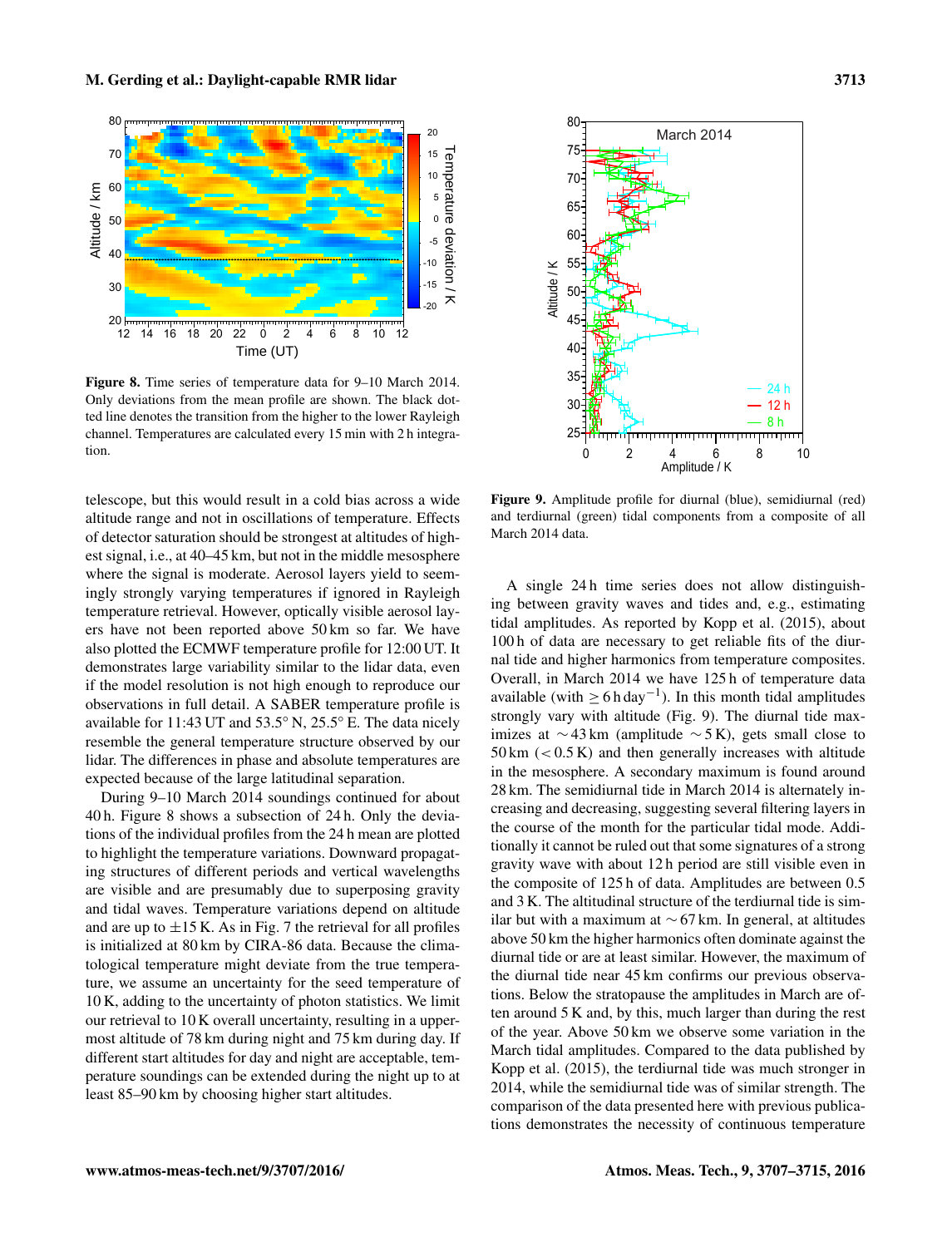soundings in the middle atmosphere. Our temperature soundings during day and night allow for the retrieval of tides and their interannual, seasonal and – if weather allows – shortterm variability.

# 5 Conclusions

We have demonstrated first temperature soundings by RMR lidar during full daylight (solar elevation much larger than 40◦ ) in the middle atmosphere up to ∼ 75 km. Observations during daylight conditions request a special design of the lidar receiver that effectively suppresses the background count rate from solar photons but has a high transmission at the laser wavelength. We have described our setup with a narrow telescope FOV (60 µrad instead of 600–1000 µrad of a standard RMR lidar) equipped with active beam stabilization. In addition to this spatial filtering we applied a narrowband IF and double FPEs with 4.4 and 7.0 pm bandwidth (FWHM) for spectral filtering. Overall the solar background is reduced by more than 4 orders of magnitude compared to a typical nighttime RMR lidar. A seed laser is frequency-locked to an iodine absorption line and assures a constant laser emission at the wavelength of the lidar detector. Making use of a Fraunhofer line in the solar spectrum the background is further reduced by 25 % without any signal loss. The narrow FOV allows for a high transmission of the FPE of  $\sim$  92 % at the laser wavelength. The narrowband FPE partly block the Doppler broadened Rayleigh backscatter, affecting the proportionality of the signal to the atmospheric density. Therefore the classical Rayleigh temperature retrieval can not be applied. We have described a data correction scheme that is used to overcome this issue. The validity of our retrieval is demonstrated by comparison with our old, nighttime RMR lidar and ECMWF operational data. The lidar system design is optimized for easy operation, allowing for more than 6200 h of data since summer 2010. Some examples for temperature soundings in the middle atmosphere during full daylight are presented. The capability for, e.g., observation of tides is demonstrated, showing a dominating diurnal tide in the upper stratosphere in March. In summary, we have presented our approach of building an effective lidar for temperature soundings in an altitude region, where daylight soundings are sparse and, e.g., resonance lidars can not operate.

# 6 Data availability

Lidar data used for this paper are available via IAP's ftp server at [ftp://ftp.iap-kborn.de/data-in-publications/](ftp://ftp.iap-kborn.de/data-in-publications/GerdingAMT2016) [GerdingAMT2016.](ftp://ftp.iap-kborn.de/data-in-publications/GerdingAMT2016) SABER data have been retrieved from [http://saber.gats-inc.com/.](http://saber.gats-inc.com/)

*Acknowledgements.* We thank our IAP colleagues Torsten Köpnick, Jens Fiedler, Jens Söder and Hägar Holste for their particular contributions to the new RMR lidar at Kühlungsborn. Michael Priester has been helpful in lidar operation and maintenance. This work has partly been supported by the Deutsche Forschungsgemeinschaft (DFG) under grant GE1625/2-1.

Edited by: M. Rapp Reviewed by: two anonymous referees

# References

- <span id="page-7-8"></span>Alpers, M., Gerding, M., Höffner, J., and von Zahn, U.: NLC particle properties from a five-color lidar observation at 54◦ N, J. Geophys. Res., 105, 12235–12240, 2000.
- <span id="page-7-6"></span>Alpers, M., Eixmann, R., Fricke-Begemann, C., Gerding, M., and Höffner, J.: Temperature lidar measurements from 1 to 105 km altitude using resonance, Rayleigh, and Rotational Raman scattering, Atmos. Chem. Phys., 4, 793–800, doi[:10.5194/acp-4-793-](http://dx.doi.org/10.5194/acp-4-793-2004) [2004,](http://dx.doi.org/10.5194/acp-4-793-2004) 2004.
- <span id="page-7-5"></span>Blum, U. and Fricke, K. H.: The Bonn University lidar at the Esrange: technical description and capabilities for atmospheric research, Ann. Geophys., 23, 1645–1658, doi[:10.5194/angeo-23-](http://dx.doi.org/10.5194/angeo-23-1645-2005) [1645-2005,](http://dx.doi.org/10.5194/angeo-23-1645-2005) 2005.
- <span id="page-7-1"></span>Chen, H., White, M., Krueger, D. A., and She, C.: Daytime mesopause temperature measurements with a sodium-vapor dispersive Faraday filter in a lidar receiver, Opt. Lett., 21, 1093– 1095, 1996.
- <span id="page-7-0"></span>Chen, S., Hu, Z., White, M. A., Chen, H., Krueger, D. A., and She, C.-Y.: Lidar observations of seasonal variation of diurnal mean temperature in the mesopause region over Fort Collins, Colorado (41◦ N, 105◦ W), J. Geophys. Res., 105, 12371–12379, 2000.
- <span id="page-7-4"></span>Chu, X., Pan, W., Papen, G. C., Gardner, C. S., and Gelbwachs, J. A.: Fe Boltzmann temperature lidar: design, error analysis, and initial results at the North and South Poles, Appl. Opt., 41, 4400– 4410, 2002.
- <span id="page-7-10"></span>Eixmann, R., Gerding, M., Hoffner, J., and Kopp, M.: Lidars With Narrow FOV for Daylight Measurements, IEEE T. Geosci. Remote Sens., 53, 4548–4553, 2015.
- <span id="page-7-11"></span>Fleming, E. L., Chandra, S., Barnett, J. J., and Corney, M.: Zonal mean temperature, pressure, zonal wind, and geopotential height as functions of latitude, Adv. Space Res., 10, 11–59, 1990.
- <span id="page-7-9"></span>Fricke-Begemann, C. and Höffner, J.: Temperature tides and waves near the mesopause from lidar observations at two latitudes, J. Geophys. Res., 110, D19103, doi[:10.1029/2005JD005770,](http://dx.doi.org/10.1029/2005JD005770) 2005.
- <span id="page-7-2"></span>Fricke-Begemann, C., Alpers, M., and Höffner, J.: Daylight rejection with a new receiver for potassium resonance temperature lidars, Opt. Lett., 27, 1932–1934, 2002.
- <span id="page-7-3"></span>Friedman, J. S., Maldonado-Nieves, D., Gonzalez, I., Lautenbach, J., Chu, X., Smith, J. A., and Huang, W.: High spectral resolution test and calibration of an ultra-narrowband Faraday anomalous dispersion optical filter for use in daytime mesospheric resonance Doppler lidar, J. Atmos. Sol.-Terr. Phys., 80, 187–194, 2012.
- <span id="page-7-7"></span>Gerding, M., Höffner, J., Lautenbach, J., Rauthe, M., and Lübken, F.-J.: Seasonal variation of nocturnal temperatures between 1 and 105 km altitude at 54◦ N observed by lidar, Atmos. Chem. Phys., 8, 7465–7482, doi[:10.5194/acp-8-7465-2008,](http://dx.doi.org/10.5194/acp-8-7465-2008) 2008.